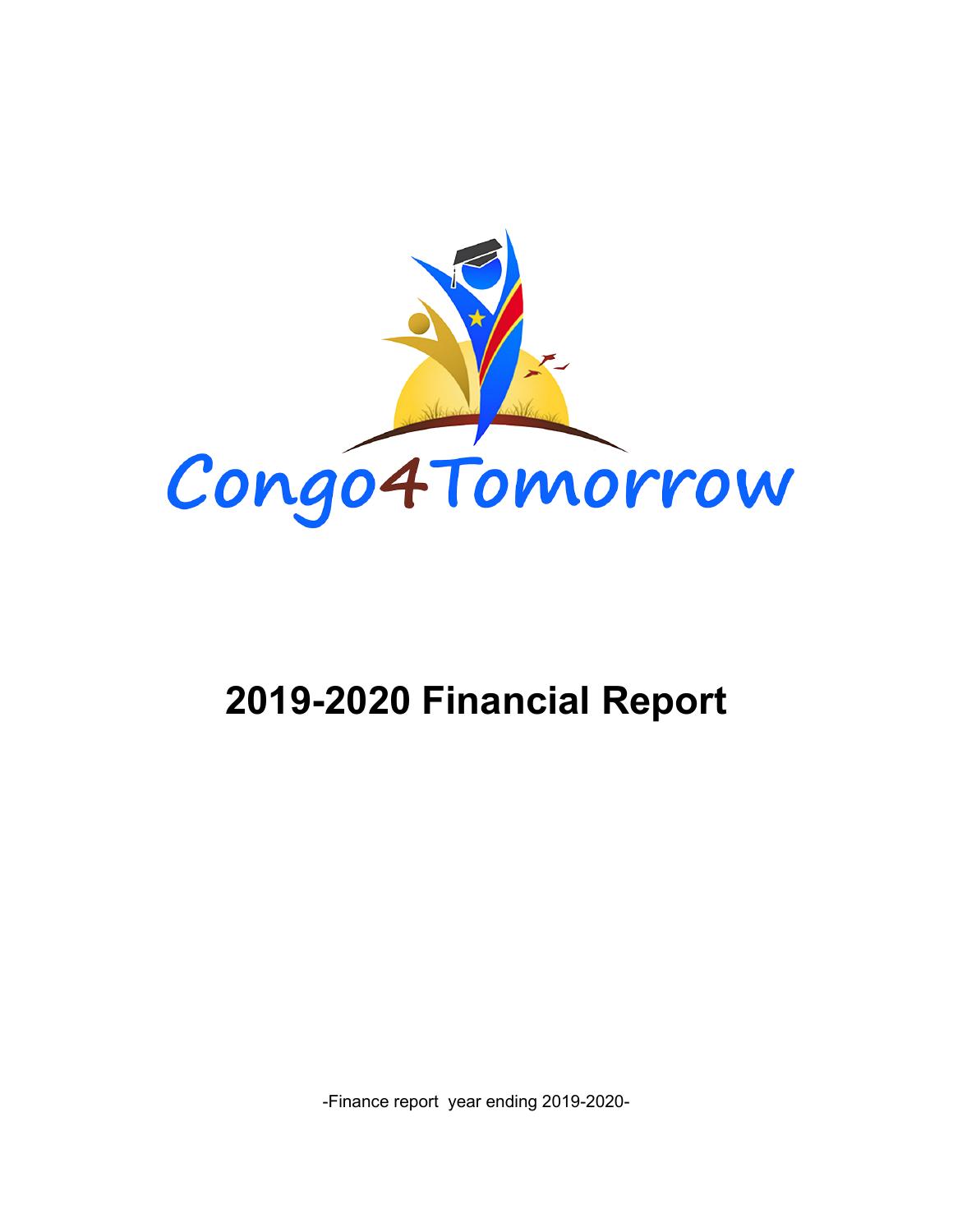# **Summary**

This report is a detailed summary of expenses for the 12 months period ended December 2020. This should be read with the detailed annual report for the same year, which provides detailed information of activities undertaken by the organisation on behalf of its members.

## **2020 Board members contributions**

| Forecasted | Paid     | Remaining | <b>Excess</b> |
|------------|----------|-----------|---------------|
| \$800      | \$808.36 | \$0       | \$8.36        |

#### **2020 Pledge**

| Forecasted | Paid  | Remaining |
|------------|-------|-----------|
| \$150      | \$150 | \$0       |

#### **Total generated for the year 2020**

| <b>Board Members</b><br>contribution + Pledge | <b>Fundraising Revenue</b> | Total revenue for the year<br>2020 |
|-----------------------------------------------|----------------------------|------------------------------------|
| \$958.36                                      | \$2415.42                  | \$3,373.78                         |

## **2020 Expenses Summary**

| <b>Operational Expenses</b> | <b>Fundraising expenses</b> | <b>Total Expenses for the year</b> |
|-----------------------------|-----------------------------|------------------------------------|
| \$672.04                    | \$2012.04                   | \$2,684.08                         |

## **2019 Board Member contribution**

| Forecasted | Paid     | Remaining    | <b>Excess</b> |
|------------|----------|--------------|---------------|
| \$800      | \$557.60 | $-$ \$242.40 | \$0           |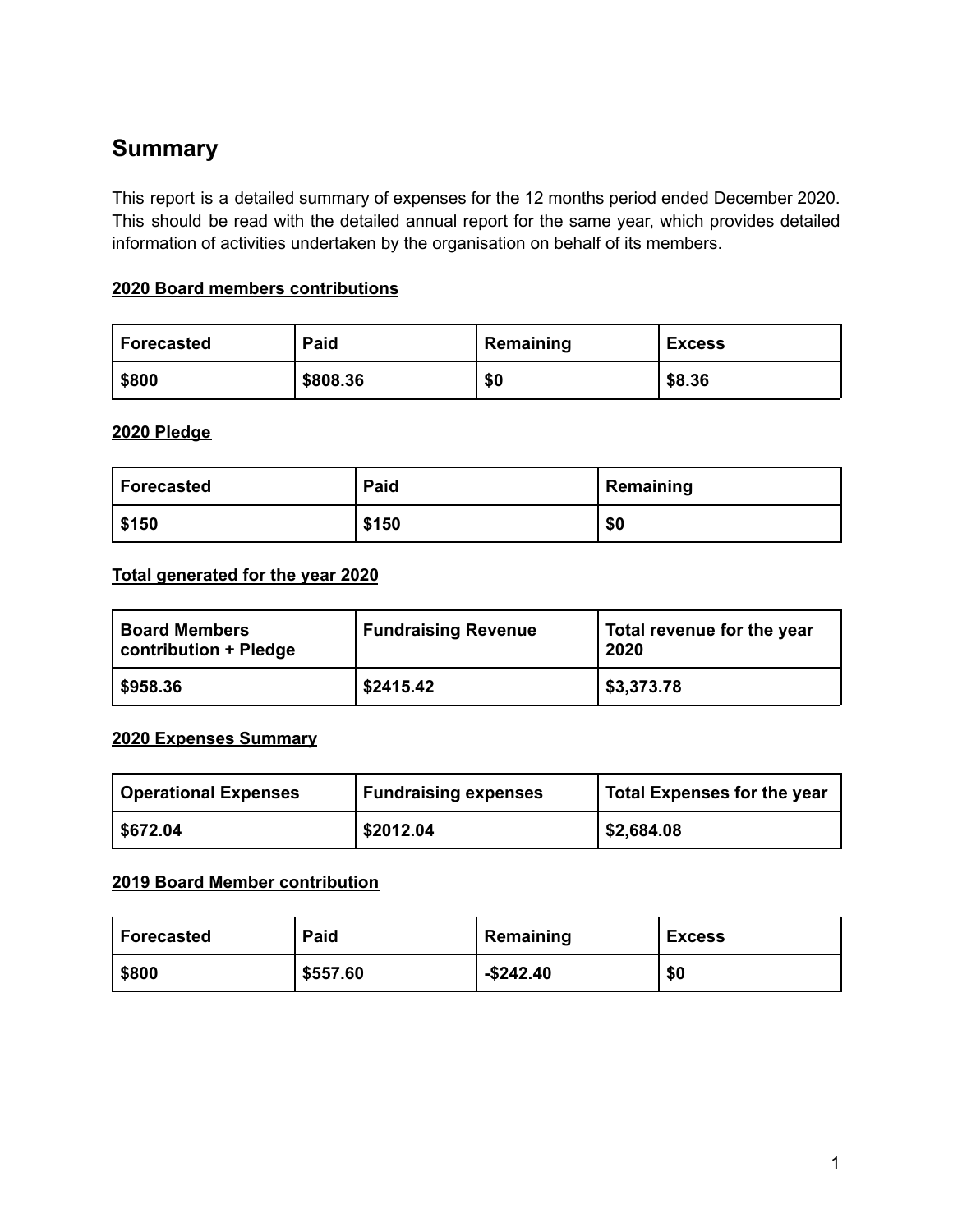## **2019 Expenses Summary**

| <b>Operational Expenses</b> | <b>Activities expenses</b> | <b>Total Expenses for 2019</b><br>vear |
|-----------------------------|----------------------------|----------------------------------------|
| \$196.00                    | \$200                      | \$396                                  |

# **I. 2020 highlights**

- There was no increase in the annual contribution amount (\$200).
- Membership contributions as of December 2020: \$808.36 (4 Board Members) vs \$557.60 ( 4 Board Members) for the year 2019. It represents a positive outcome for the year, which exceeds short to medium term projections. In addition to contribution, members paid an extra \$150 pledge to cover emergency expenditure for fundraising events. This brings a total members contribution of \$958.36.
- Revenues generated from fundraising activities, including online fundraising,cash payment and account donations, came to a total of \$2475 including charges. The final total generated from the activity, after payment of online and banking charges brings a total of \$2415.42.
- Board members pledged to generate an extra \$1200 for financial accrual for the year 2020-2021.

# **II. Operational expenses**

| <b>Board</b><br><b>Contribution (including</b><br>pledge) | <b>Expenses</b> | Remaining |
|-----------------------------------------------------------|-----------------|-----------|
| $\frac{$958.36}{ }$                                       | \$672.04        | \$286.32  |

## **III. 55for 50 fundraising expenses**

| <b>Target</b> | <b>Raised</b> | <b>Spent</b> | Remaining |
|---------------|---------------|--------------|-----------|
| \$3000        | \$2415.42     | \$2012.04    | \$403     |

**1**

<sup>1</sup> Financial year report 2019-2020